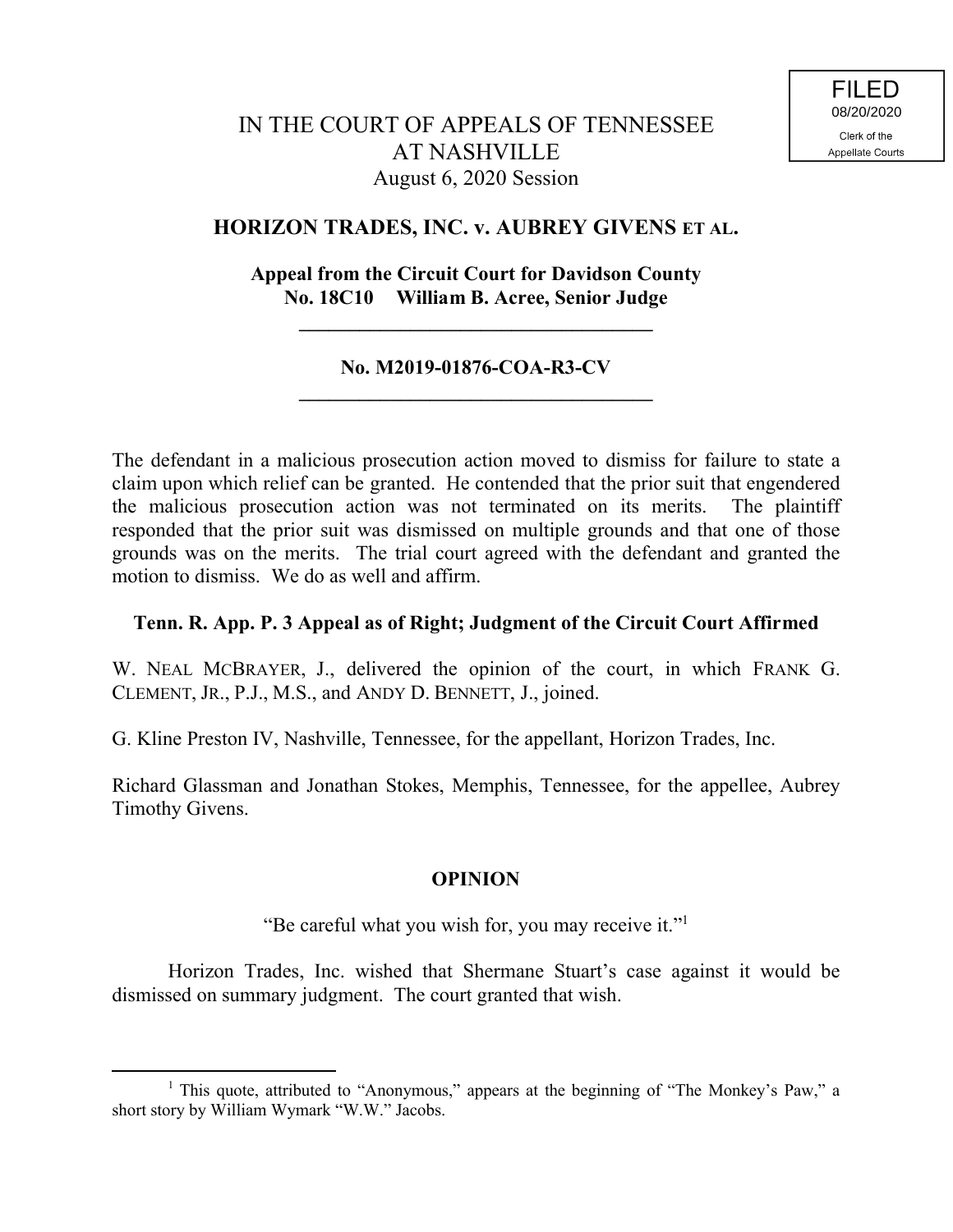Based on the order granting the motion for summary judgment, Horizon Trades asserted more than one reason for granting its wish. The court's order addressed whether Ms. Stuart's suit was barred by the statute of limitations or barred by the Statute of Frauds. In considering the two alternatives, the court reasoned as follows:

Although the Plaintiff/Counter-Defendant, Shermane Stuart . . . alleges that Horizon is liable for damages to her under a breach of contract claim, the Court finds that the gravamen of the lawsuit is one for conversion and/or damages to her personal property. Tennessee law dictates that the applicable statute of limitations is governed by the gravamen of the complaint rather than its designation by the Plaintiff. *Jack Keller v. Colgens-EMI Music, Inc., et al.*, 924 S.W.3d 357 (Tenn. App. 1996). Therefore, since the Court finds that this action is an action for injury or loss to property rather than a breach of contract, it is governed by the applicable three-year statute of limitations.

Moreover, in her complaint, Stuart seeks damages for breach of contract involving property valued somewhere between \$33,000 and \$43,625.00. It is undisputed that the parties failed to reduce any contractual agreement between them to writing. Absent an exception recognized under the Statute of Frauds, recovery under a breach of contract claim for damages in excess of \$500 requires a written contract. Thus, even if Stuart had a legitimate claim for breach of contract (which this Court finds otherwise), the action would be barred under the Statute of Frauds (Tennessee Code Annotated 47-2-201).

Premises considered, the Court finds the Motion for Summary Judgment filed on behalf of Horizon to be well-taken.

THEREFORE, the Motion for Summary Judgment filed on behalf of Horizon Trades, Inc. d/b/a Best in Town, is hereby GRANTED on the grounds that this action is an action for damages to or conversion of personal property rather than for breach of contract. As such, Shermane Stuart's action is barred by the applicable three-year statute of limitations.

FURTHER, although the Court finds that there is no viable breach of contract claim, the Statute of Frauds would have required any contract between the parties to be in writing. There was no written contract in this case, even though the alleged contract involved goods valued at well over five hundred dollars.

So the court dismissed Ms. Stuart's case.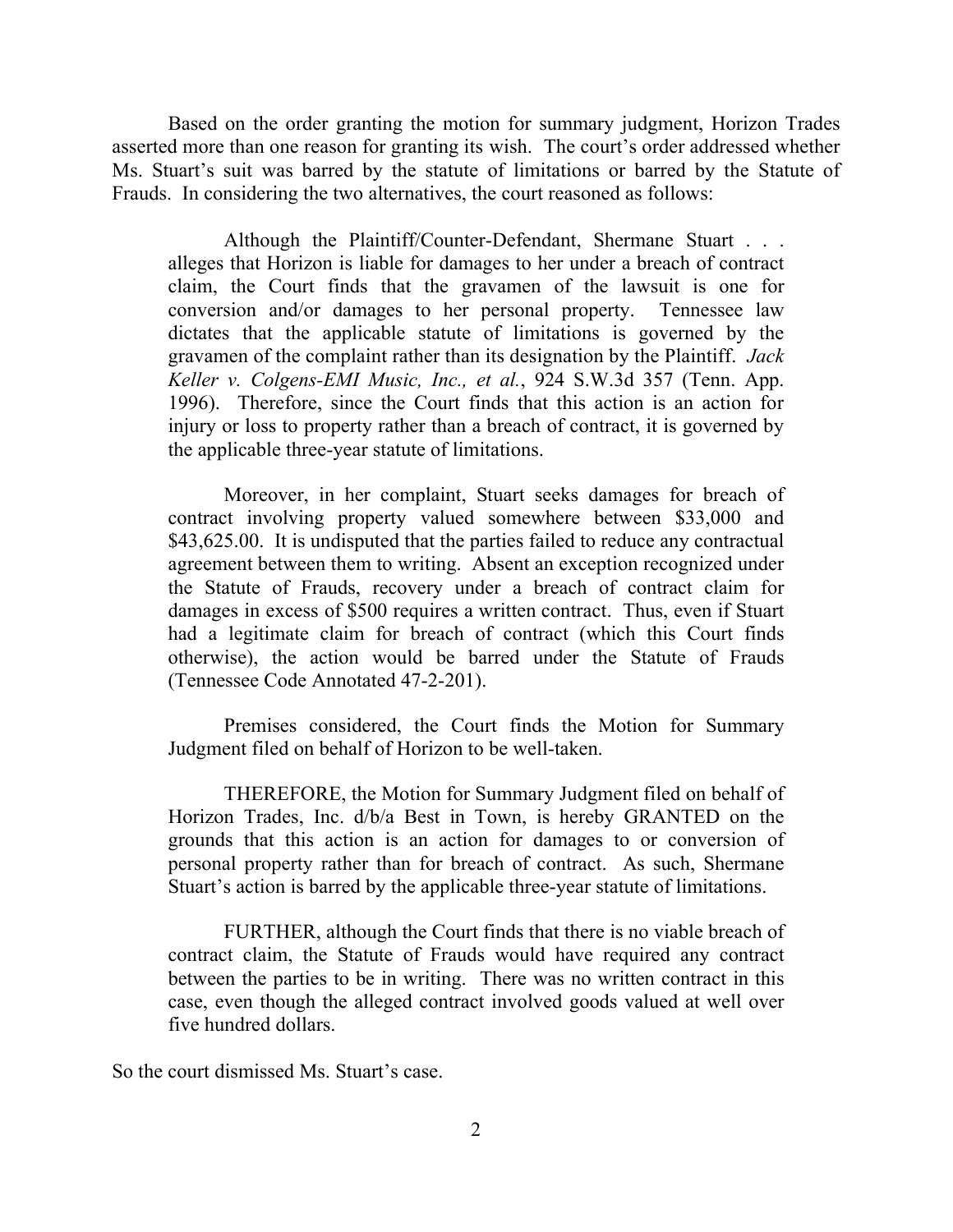Following the dismissal, Horizon Trades sued both Ms. Stuart and her counsel from the previous case, Aubrey Givens, for malicious prosecution. Horizon Trades requested awards of "compensatory damages in an amount in excess of \$100,000.00" and "punitive damages in an amount in excess of \$100,000.00."

Mr. Givens moved to dismiss for failure to state a claim upon which relief can be granted. *See* Tenn. R. Civ. P. 12.02(6). He argued that the court's order in the previous litigation clearly based the dismissal on the three-year statute of limitations. Because a dismissal based on the expiration of a statute of limitations was not a favorable termination for purposes of a malicious prosecution claim, Mr. Givens submitted that Horizon Trades could not prove it was entitled to relief.

The court granted Mr. Givens's motion to dismiss. And it awarded Mr. Givens costs and attorney's fees. *See* Tenn. Code Ann. § 20-12-119(c) (Supp. 2019). The court agreed "that the statute of limitations was the basis of . . . [the] ruling in the underlying case" and that was "not a favorable disposition as necessary to create a *prima facie* claim of malicious prosecution."

The court also certified its judgment dismissing Mr. Givens as final.<sup>2</sup> See Tenn. R. Civ. P. 54.02. Horizon Trades appealed, contending that it prevailed on the merits in the previous litigation.

#### **II.**

A motion to dismiss for failure to state a claim upon which relief can be granted under Tennessee Rule of Civil Procedure 12.02(6) "challenges only the legal sufficiency of the complaint, not the strength of the plaintiff's proof or evidence." *Webb v. Nashville Area Habitat for Humanity, Inc.*, 346 S.W.3d 422, 426 (Tenn. 2011). In filing a motion to dismiss, the defendant "admits the truth of all of the relevant and material allegations contained in the complaint, but . . . asserts that the allegations fail to establish a cause of action." *Leach v. Taylor*, 124 S.W.3d 87, 90 (Tenn. 2004); *see also Webb*, 346 S.W.3d at 426; *Brown v. Tenn. Title Loans, Inc.*, 328 S.W.3d 850, 854 (Tenn. 2010); *Freeman Indus., LLC v. Eastman Chem. Co.*, 172 S.W.3d 512, 516 (Tenn. 2005). When a complaint is challenged by a Rule 12.02(6) motion, the complaint should not be dismissed unless it appears that the plaintiff can prove no set of facts in support of his or her claim that would warrant relief. *Doe v. Sundquist*, 2 S.W.3d 919, 922 (Tenn. 1999) (citing *Riggs v. Burson*, 941 S.W.2d 44, 47 (Tenn. 1997)). Making such a determination

 $2$  By the time the court heard the motion to dismiss, Horizon Trades had not obtained service on Ms. Stuart. In its order certifying the judgment as final, the court noted that "if Shermane Stuart was before the Court, the Court's ruling would be the same as to any action against her by Horizon Trades."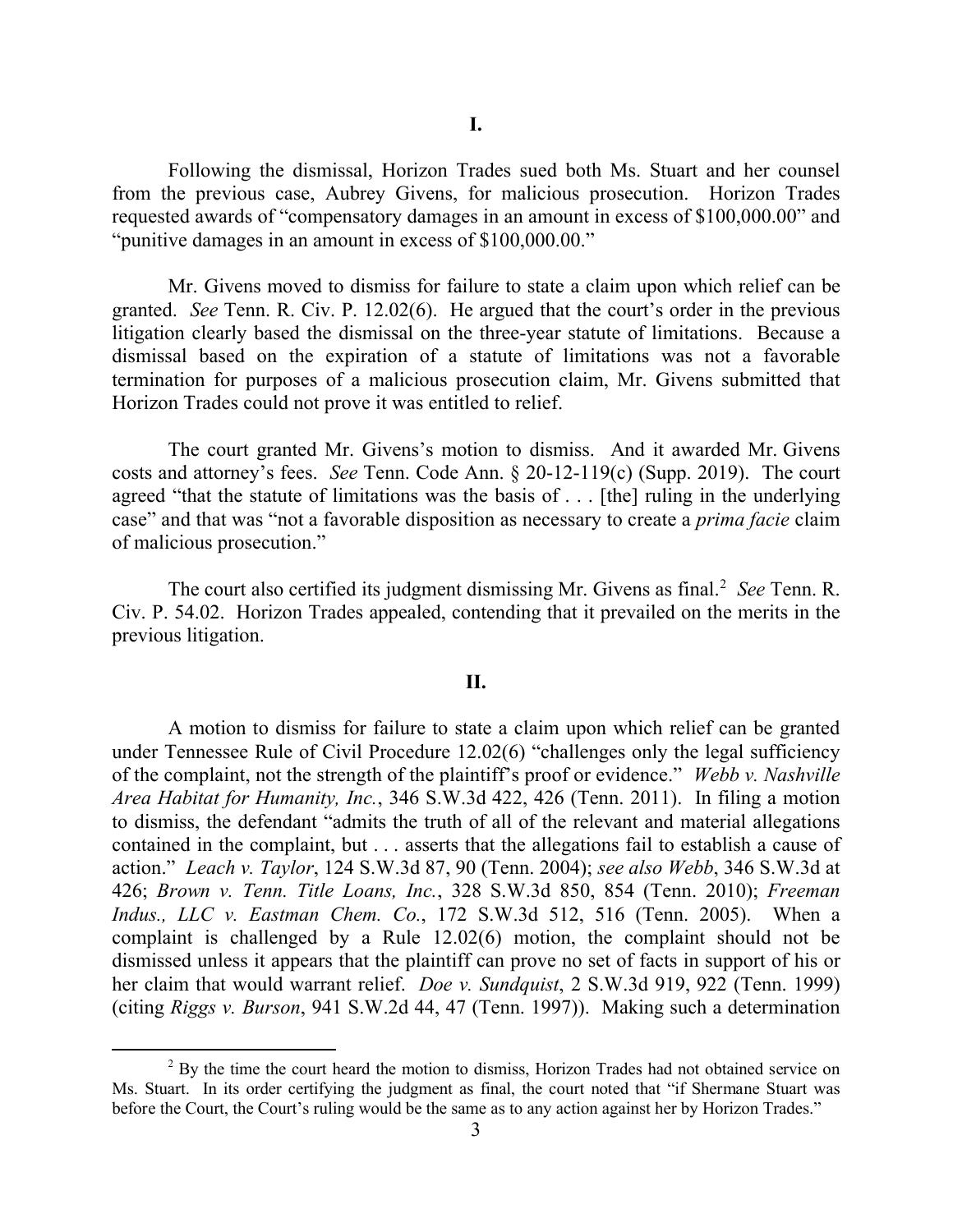is a question of law. Our review of a trial court's determinations on issues of law is de novo, with no presumption of correctness. *Id.* (citing *Stein v. Davidson Hotel Co.*, 945 S.W.2d 714, 716 (Tenn. 1997)).

The plaintiff in a malicious prosecution action "must show that (1) a prior suit or judicial proceeding was brought against plaintiff without probable cause, (2) defendant brought such prior action with malice, and (3) the prior action was finally terminated in favor of plaintiff." *Christian v. Lapidus*, 833 S.W.2d 71, 73 (Tenn. 1992). But not just any termination of the prior action will do. The termination "must address the merits of the suit rather than terminating the suit on procedural or technical grounds." *Himmelfarb v. Allain*, 380 S.W.3d 35, 38 (Tenn. 2012). Because the termination must be "on the merits," where other indicia of a malicious prosecution are present, counsel should consider carefully the grounds on which it seeks dismissal of the prior suit. *See* Vitauts M. Gulbis, Annotation, *Nature of Termination of Civil Action Required to Satisfy Element of Favorable Termination*, 30 A.L.R.4th 572, § 2[b] (1984) ("Although the defendant in the underlying civil proceedings may initially want nothing more than a prompt termination of the proceedings against him, where the requisite elements of malicious prosecution appear counsel may find it advisable, after consultation with his client, to pursue the strategy of securing a favorable termination of the proceedings for the purposes of a subsequent malicious prosecution action." (footnote omitted)).

A dismissal of a prior action based on a successful statute of limitations defense is not a termination on the merits. *Parrish v. Marquis*, 172 S.W.3d 526, 532-33 (Tenn. 2005), *overruled on other grounds by Himmelfarb v. Allain*, 380 S.W.3d 35 (Tenn. 2012). In *Parrish v. Marquis*, our supreme court considered a malicious prosecution claim in which the prior suit had been dismissed based on both "the expiration of the statute of limitations" and the lack of standing. *Id.* at 528. The court held neither ground for dismissal "reflect[ed] on the merits" of the prior action. *Id.* at 533.

While acknowledging the holding in *Parrish*, Horizon Trades argues that the case is distinguishable. Here, unlike in *Parrish*, it contends that the court dismissed Ms. Stuart's prior suit on both procedural and substantive grounds and that "[t]here were specific findings . . . that [went] beyond the statute of limitations." According to Horizon Trades, along with holding the complaint was barred by the statute of limitations for damage to personalty, "the Court simultaneously found and held that the action prosecuted by Aubrey Givens on behalf of Ms. Shermane Stuart was likewise barred by the statute of frauds."

We conclude that the order of dismissal from Ms. Stuart's case against Horizon Trades was based on the statute of limitations. So the dismissal of the prior suit was not on the merits. The court determined that "the gravamen of the lawsuit [wa]s one for